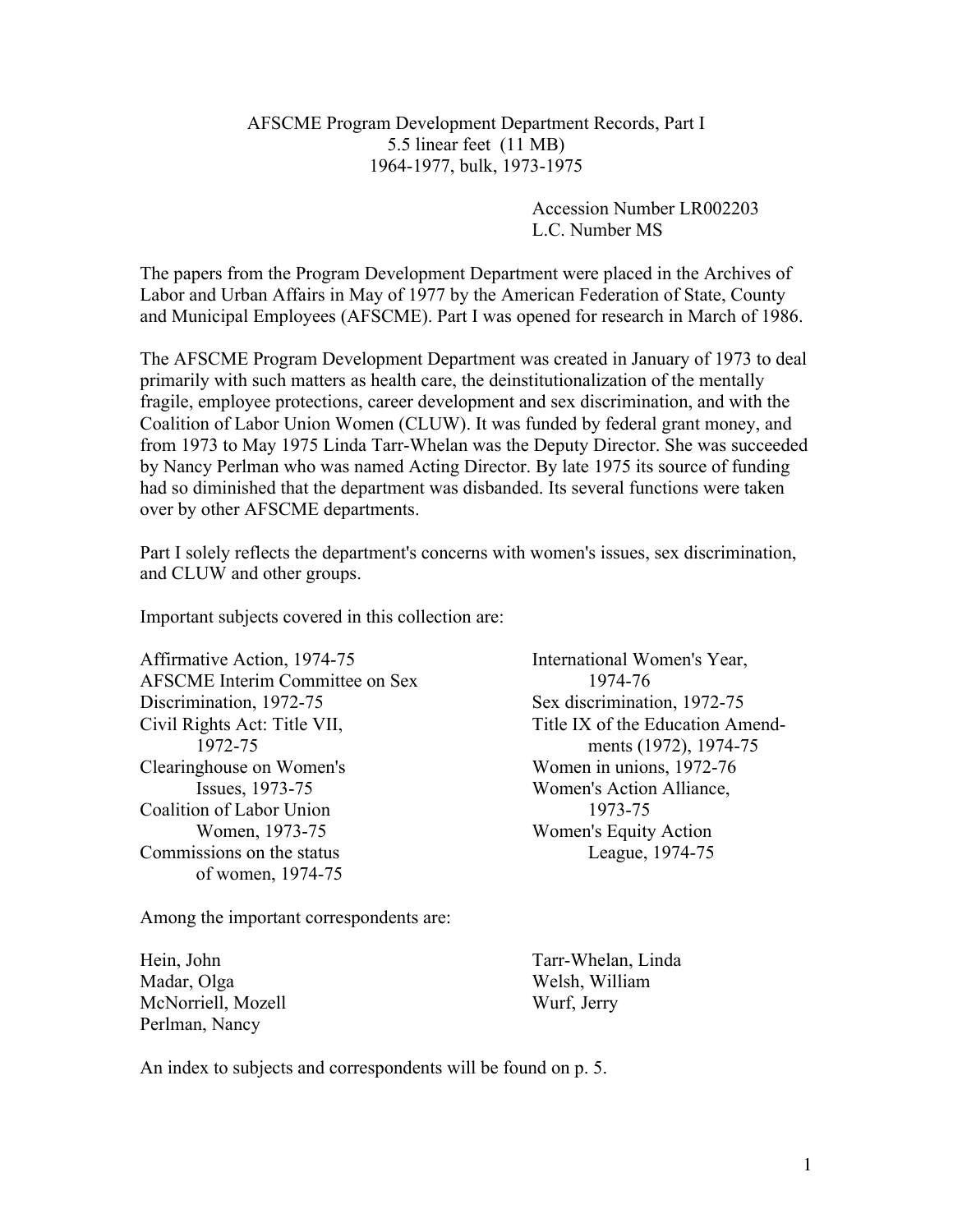## **Contents**

## 11 manuscript boxes

Series I, Women's Files, 1964-1977, Boxes 1-11:

Correspondence, clippings, reports, questionnaires, fliers, pamphlets, articles, bibliographies, legal materials and mailing lists relating to women's issues, particularly sex discrimination and women's organizations.

Non-manuscript Material:

One photograph and a convention button and poster have been placed in the Archives Audio-Visual Collection. Duplicate pamphlets, articles and newsletters have been transferred to the Archives Library.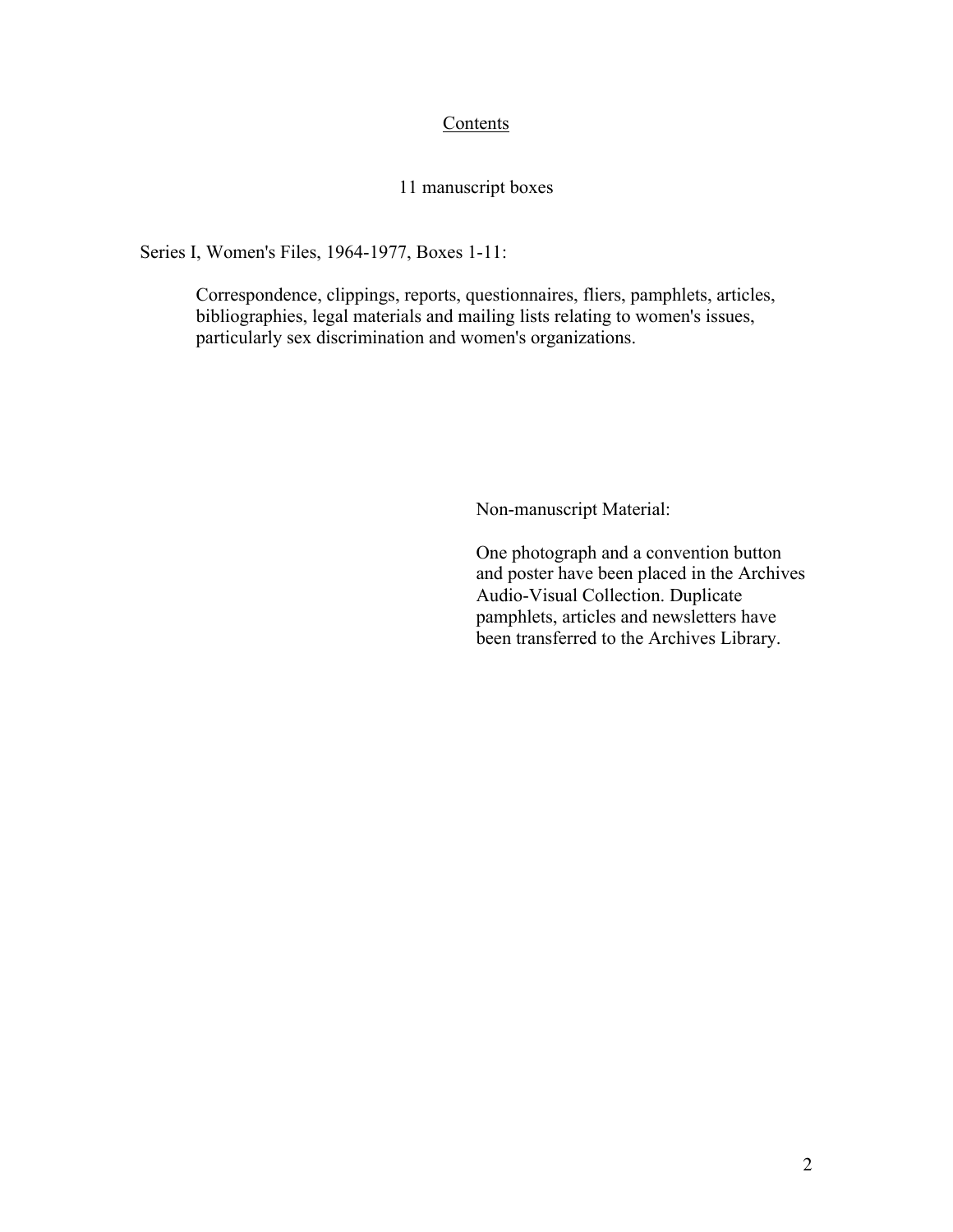## Series I Women's Files, 1964-1977 Boxes 1-11

Correspondence, clippings, reports, questionnaires, fliers, pamphlets, articles, bibliographies, legal materials and mailing lists pertaining to women's organizations and women's issues, especially sex discrimination. There is considerable material about the Interim Committee on Sex Discrimination set up by AFSCME President Jerry Wurf in September of 1972. The committee, chaired by Mozell McNorriell, was to recommend ways to implement a resolution from the 1972 convention on sex discrimination. There are also materials about the national Coalition of Labor Union Women and the Washington, D.C., chapter. Linda Tarr-Whelan, head of the Program Development Department from 1973 to 1975, was elected the first secretary of the national organization in 1974. Papers are arranged alphabetically with general materials placed last.

#### Box 1

1-8. Affirmative Action, 1974-75 & n.d. 9-17. AFSCME questionnaires on women members, 1973-74

#### Box 2

1. AFSCME questionnaires on women members; Correspondence, 1973-75

2. Canadian Union of Public Employees, 1974

3-11. Child care, 1973-76 & n.d.

12-15. Clearinghouse on Women's Issues, 1973-75

#### Box 3

1-2. Clericals, 1973-75 3-10. Coalition of Labor Union Women (CLUW), 1973-75 & n.d. 11-14. CLUW; Washington, D.C., Area, 1974 15. CLUW; Washington, D.C., Area, mailing list, 1974? 16. CLUW; Washington, D.C., Area, questionnaire and signup sheets, 1974

#### Box 4

1-15. Discrimination, sex, 1972-75 & n.d.

#### Box 5

1-11. Discrimination, sex; AFSCME Interim Committee on, 1972-75 & n.d.

12. Discrimination, sex; Class action complaint, Iowa, 1973

13. Discrimination, general, 1971-75

#### Box 6

1. Education Commission of the States, 1974-75

2-8. Employment; Women and, 1969-76 & n.d.

9-15. Equal Employment Opportunity Commission, 1971-76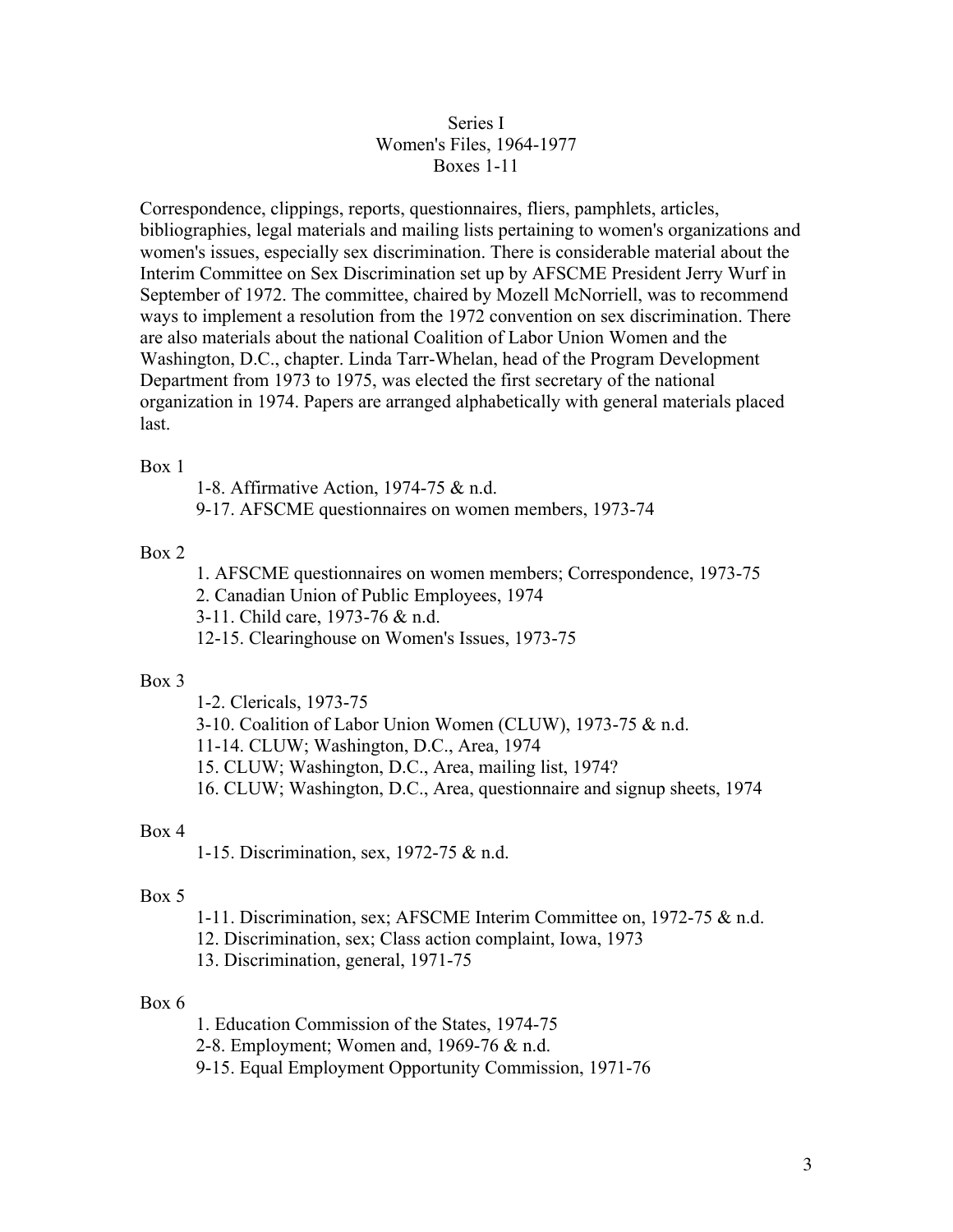#### Box 7

1. Equal Rights Amendment, 1973-75 & n.d.

2-6. Films, publications  $&$  scripts about women, 1969-75  $&$  n.d.

7-10. Health care; Women in, 1975

11-12. Health insurance; Women and, 1975-76 & n.d.

13-14. International Women's Year, 1974

#### Box 8

1-7. International Women's Year, 1975-76

8-9. Labor education; Women and, 1974-75

10. League of Women Voters, 1974-75

11-12. Maternity and abortion materials, 1973-75

13. National Congress of Neighborhood Women, 1974

14. National Education Association, 1974-75

15. National Organization for Women, 1973-75

#### Box 9

1. National Women's Education Fund, 1973-75

2. National Women's Political Caucus, 1974-75

3-5. Status of women; Commissions, committees and projects on, 1974-75

6-9. Title IX of the Education Amendments (1972), 1974-75

10-11. Unions; Women in, 1972-76 & n.d.

12. Washington Union Women Leaders, 1974-75

13-14. Women's Action Alliance, Jan-Jul 1975

#### Box 10

1-2. Women's Action Alliance, Aug-Dec 1975

3. Women's Educational Equity Act, 1973-74

4. Women's Equity Action League, 1974-75

5. Women's Vocational Education Act, 1975

6. Women; California, 1974

7. Women; Florida, 1974

8-10. Women; Hawaii, 1969-77 & n.d.

11-13. Women; Illinois, 1973-75 & n.d.

14. Women; Kansas, 1974

15. Women; Maine, 1973-75

16. Women; Maryland, 1964-75

17 Women; Michigan, 1972, Jan-Jun 1974

#### Box 11

1-5. Women; Michigan, Jul 1974-1976 & n.d.

6. Women; Minnesota, 1974-75

7-8. Women; New Jersey, 1973-75

9. Women; New York, 1974

10. Women; Ohio, 1973-75

11. Women; Oregon, 1974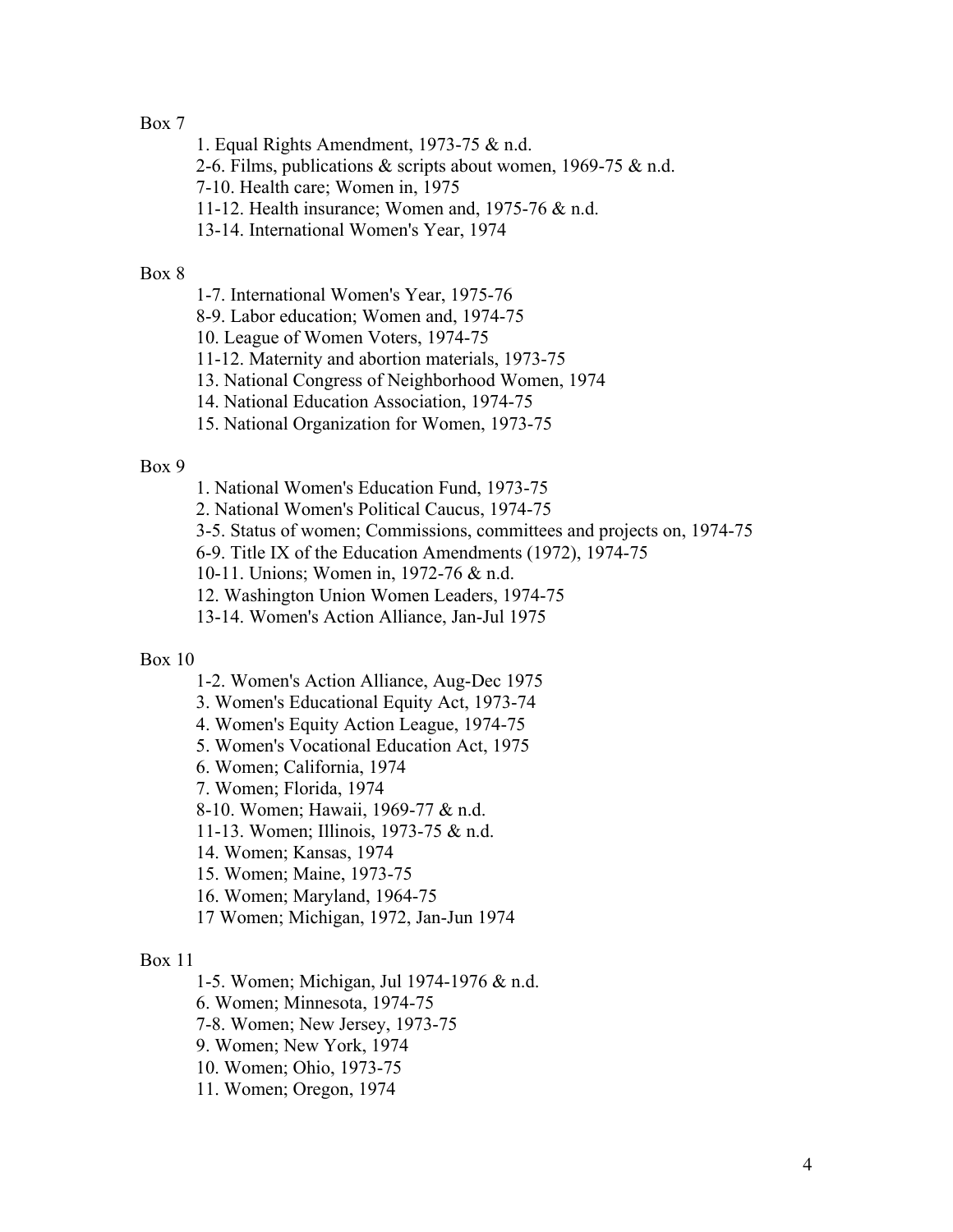- 12. Women; Pennsylvania, 1974
- 13. Women; Washington, 1973-75
- 14. Women; Wisconsin, 1973-75
- 15. Women; General correspondence and materials, 1973-75 & n.d.

Index to Subjects and Correspondence in Part I (Correspondence is indicated by an asterisk)

- Abortion, 2:15, 8:11-12, 9:2, 10:4, 10
- Abzug, Bella, 10:1
- \*Abzug, Bella, 5:10, 8:2, 4, 9:6, 9, 10:2
- Affirmative action, 1:1-8, 2:2, 15, 3:3, 4:10, 5:5, 6:11, 13, 9:2, 6, 8, 10:10, 11:1, 9, 13
- AFL-CIO Civil Rights Conference (1975), 1:4
- AFL-CIO, 1:4, 8, 2:3, 6, 8, 10, 6:12, 7:5, 13, 8:1-2, 10:15, 11:4
- AFSCME Interim Committee on Sex Discrimination, 2:1, 5:1-11 Age discrimination, 5:13, 9:12
- Amalgamated Clothing Workers of America, 3:6, 8
- American Civil Liberties Union, 4:13, 8:12
- American Federation of Government Employees, 3:11
- American Federation of Teachers, 2:4-5, 7:14, 8:1
- American Indians. See Native Americans
- \*Ames, Joseph, 5:8
- Bibliographies, 1:3, 2:11, 7:2-6
- Center for Women Policy Studies, 4:13
- Child care, 2:3-11, 3:9, 5:7
- Clearinghouse on Women's Issues, 2:12-15, 4:5, 8:2
- Clerical workers, 3:1-2, 4:11, 11:2, 11

Coalition of Labor Union Women, 1:4-5, 3:3-16, 5:5, 10-11, 7:10, 8:1, 12, 9:10, 10:15, 17, 11:10, 14. See also Women in unions

- Commissions on the status of women, 2:4, 7, 7:13-14, 8:1, 9:3-5, 10:8-10
- Communications Workers of America, 1:2, 7:13, 8:6
- Comprehensive Employment Training Act (CETA), 1973, 2:3
- Deinstitutionalization, 2:4
- Democratic National Committee, 4:10, 6:6
- Education Commission of the States, 2:3, 6:1
- Equal Credit Opportunity Act & Law, 1975, 4:12-13, 5:7, 10, 10:4
- Equal Education Opportunity Act, 2:15
- Equal Employment Opportunity Act, 1972, 1:2, 4:2-3, 6:9, 9:6
- Equal Employment Opportunity Commission (EEOC), 1:3, 2:15, 4:1, 10, 6:9-10
- Equal Rights Amendment Ratification Council, 7:1
- Equal Rights Amendment, 5:6, 7:1, 9:2, 10:13
- Flexible work hours, 9:11
- Ford Foundation, 1:5-7, 6:6
- Gotbaum, Victor, 9:10
- \*Griffiths, Martha, 4:5, 6:5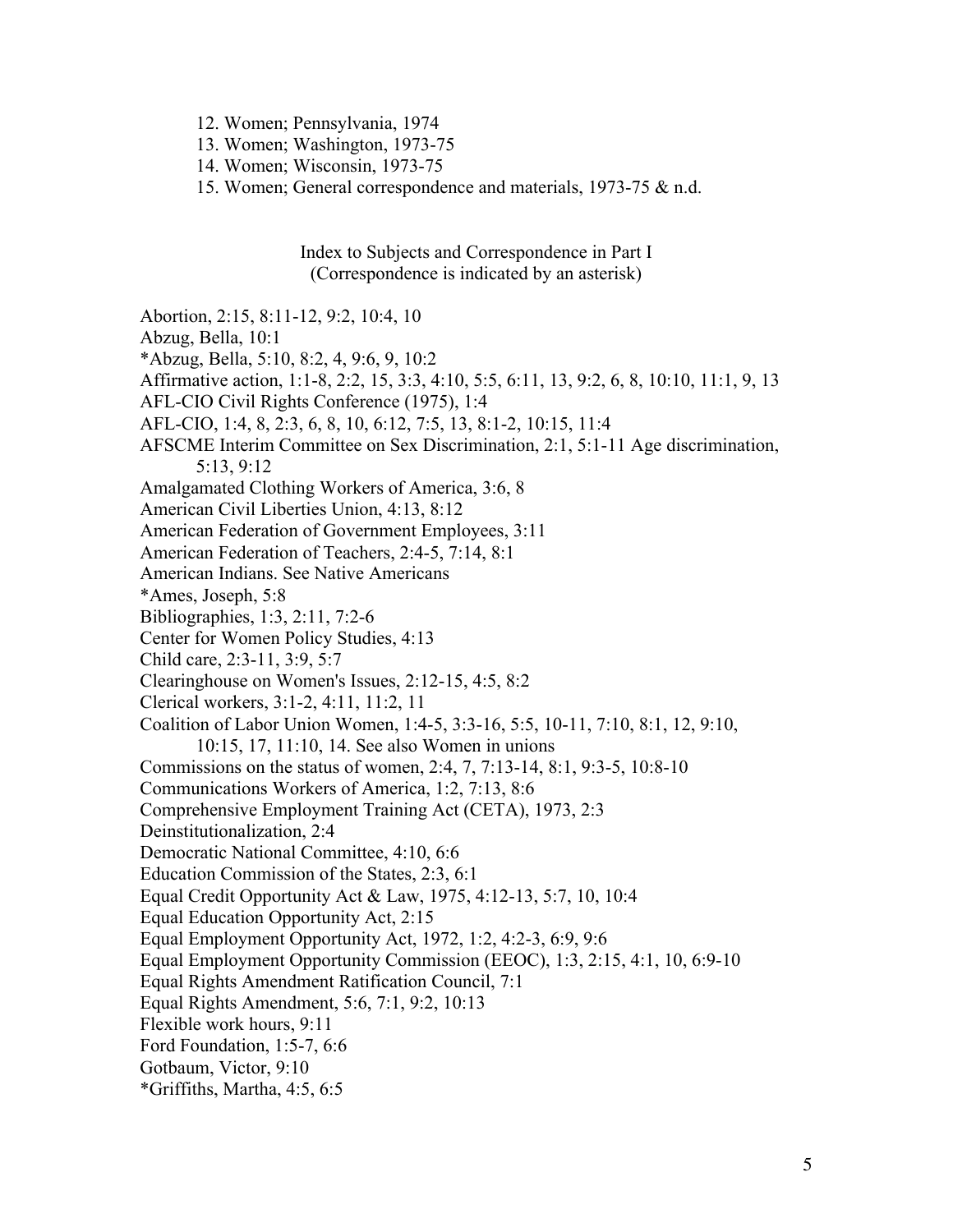Haener, Dorothy, 9:12 \*Hein, John, 2:1, 5:1-5, 6:4, 10, 7:14, 9:10-11, 10:11, 17 International Union of Electrical, Radio & Machine Workers (IUE), 1:3, 4:5, 10, 7:14, 8:1, 9:12 International Women's Year, 2:2, 14, 7:5, 13-14, 8:1-7, 9:3, 13, 10:9 International Woodworkers of America, 6:9, 13 \*Jeffrey, Mildred, 3:5 Job classifications & descriptions, 10:16, 11:11, 13-14 \*Keyserling, Mary D., 2:4 \*Kornbluh, Joyce, 11:3-4 Lay-offs, 1:3-4, 8, 6:14 Leadership Conference on Civil Rights, 4:6 \*Lucy, William, 1:8, 4:10, 9:10-11 \*Madar, Olga, 2:4, 3:6, 9, 11-12, 7:10, 9:2, 10:17 Maternity leave, 4:3, 6, 8:11-12, 10:17, 11:6 McNorriell, Mozell, 2:1, 3:6 \*McNorriell, Mozell, 5:1-5, 7-9, 6:7, 10:17, 11:2-3 \*Meany, George, 1:8, 2:3 Mondale, Walter, 2:4, 6, 8-10, 10:3 National Association for the Advancement of Colored People, 5:13, 6:11 National Committee on Household Employment, 4:13, 7:11 National Education Association, 1:2, 5-6, 2:6, 4:9, 8:14, 9:8 National Labor Relations Board, 1:4, 4:6, 10, 13, 6:9, 11:15 National Organization for Women, 1:4, 5:13, 8:15, 9:7-9 National Women's Political Caucus, 9:1-2 Native Americans, 6:11-14 Nine to Five (9 to 5) Organization, 3:2 Organizing women, 3:12, 9:10-11, 10:11-13, 11:3-4, 7. See also Women in unions Perlman, Nancy, 1:2 \*Perlman, Nancy, 1:3-8, 2:1, 6, 8, 10, 12, 15, 3:1-2, 4, 6-7, 9, 11-12, 4:3, 5-14, 5:7-10, 6:1, 4, 10, 12-15, 7:7, 10, 14, 8:1, 12, 14, 9:2-4, 6-7, 10-13, 10:1-2, 4, 6-7, 11, 13, 17, 11:1, 3-15 President's Commission on White House Fellowships, 5:10 Racial discrimination, 1:3-4, 5:13, 6:11-14 Retail Clerks International Association, 7:14, 8:1 Right to strike, 1:8 Roberts, Lillian, 5:1, 13, 6:3-4, 7:7 \*Ruckelshaus, Jill, 8:6-7 Ruckelshaus, Jill, 9:2, 10:2 \*Schut, Norm, 4:2 Seniority, 1:3-4, 7, 6:12, 14, 9:12 Sex discrimination, 1:2-7,9-17, 2:1, 3:1-2, 6, 11-13, 4:1-15, 5:1-11, 6:10, 15, 7:10, 14, 9:6-9, 11, 13, 10:12-13, 15, 17, 11:1-2, 5-6, 8-9, 13-14 Shanker, Albert, 2:3, 6, 9-10 Social Security Act, 2:3, 7, 4:13 \*Tarr-Whelan, Linda, 1:2-3,2:1, 3-6, 12-13, 3:1, 4, 6-8, 11, 4:1-8, 10-11, 5:1-5, 12, 6:1,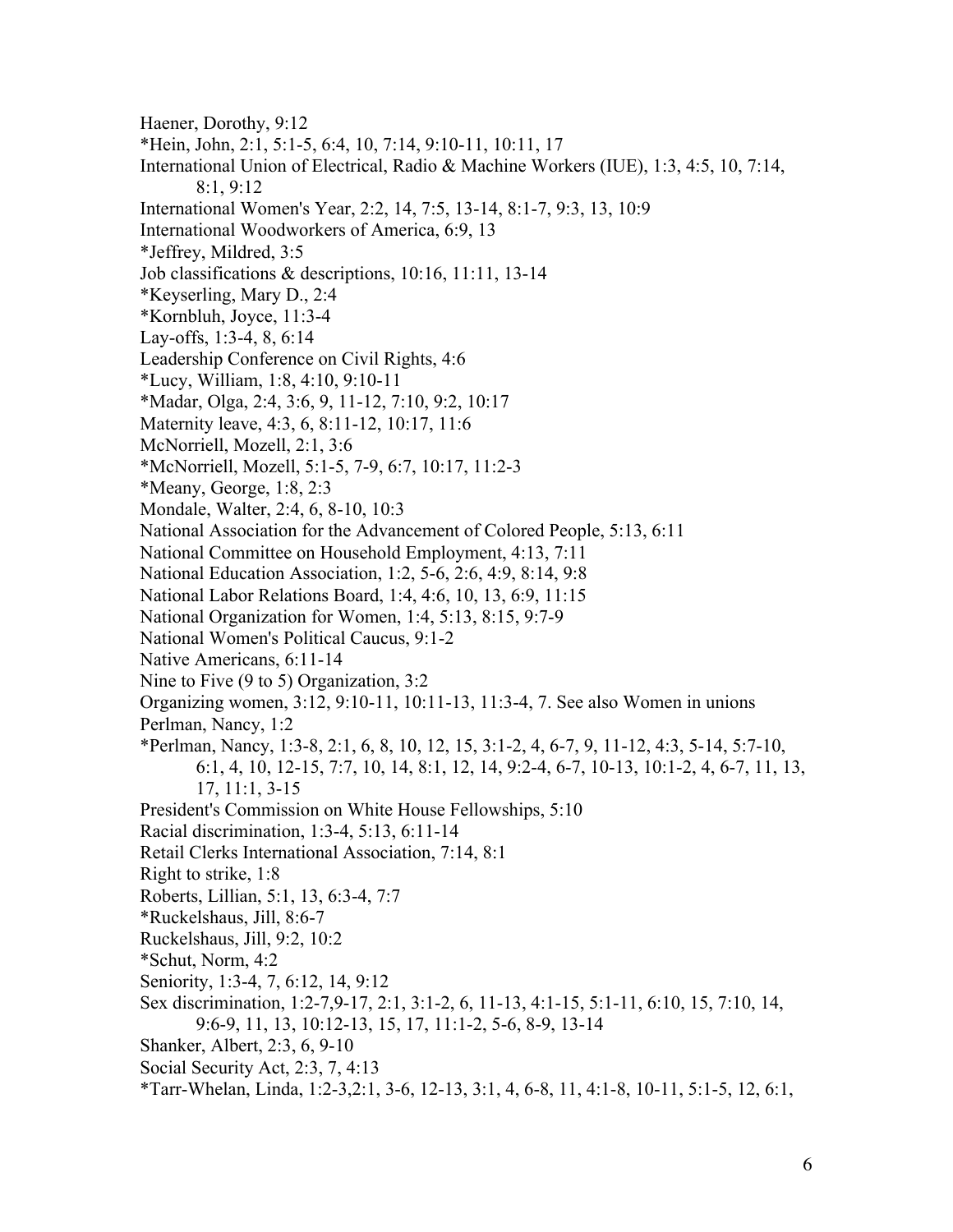3-5, 10-11, 13, 7:13-14, 8:1, 8-11, 14, 9:1, 3, 6-7, 10-11, 13, 10:4, 6, 11-15, 17,

- 11:1, 3, 6-7, 9-11, 13-15
- Tarr-Whelan, Linda, 7:7
- The Newspaper Guild, 3:12
- Title IX, Education Amendments (1972), 1:5, 2:15, 5:7, 6:1, 9:6-9
- Title VII, Civil Rights Act, 1:1,3-4, 4:2, 9, 5:7, 6:9-15, 8:11-12, 9:12, 11:6
- U.S. National Women's Agenda, 8:1, 9:13-14, 10:1-2
- UAW, 3:1, 6:2, 8:2-3, 11:2
- United Farm Workers, 3:12, 14
- United Mine Workers, 3:13-14
- United Public Workers, 3:7, 4:12, 10:9
- \*VanHorn, Edith, 7:11
- Weinberger, Caspar, 2:8, 9:6
- \*Welsh, William, 1:2, 2:1, 6, 8, 4:5, 7-9, 11, 5:7, 6:3, 11-13, 9:1, 11:7
- Women in Power Committee, 8:7
- Women in unions, 1:9-17, 2:1, 3:3-16, 6:2-8, 9:10-11, 11:3-4. See also Coalition of Labor Union Women
- Women's Action Alliance, 2:3, 7:3, 8:1, 9:13-14, 10:1-2. See also International Women's Year
- Women's Bureau, U.S. Department of Labor, 4:1-2, 7, 6:2-5, 7-8, 13, 7:2, 8:1, 5-6, 9:12, 10:17
- Women's Educational Equity Act, 2:3, 5:7
- Women's Equity Action League, 1:4, 4:1, 5:6, 8:15, 9:8, 10:3-4
- Women's Lobby, Inc., 5:6
- \*Wurf, Jerry, 1:1,7-8, 2:4, 6, 8-11, 4:2, 6-7, 9-11, 14, 5:1-3, 5, 7, 9, 6:1, 13-14. 7:13-14. 8:2, 4, 10-12, 9:2-3, 7-8, 10-11, 10:6, 11:14-15
- Wurf, Jerry, 2:11, 4:13, 5:2, 9:8
- \*Zwerdling, A.L. & law associates, 1:1,3, 4:2, 6-11, 14, 5:3, 8, 12-13, 15, 10:17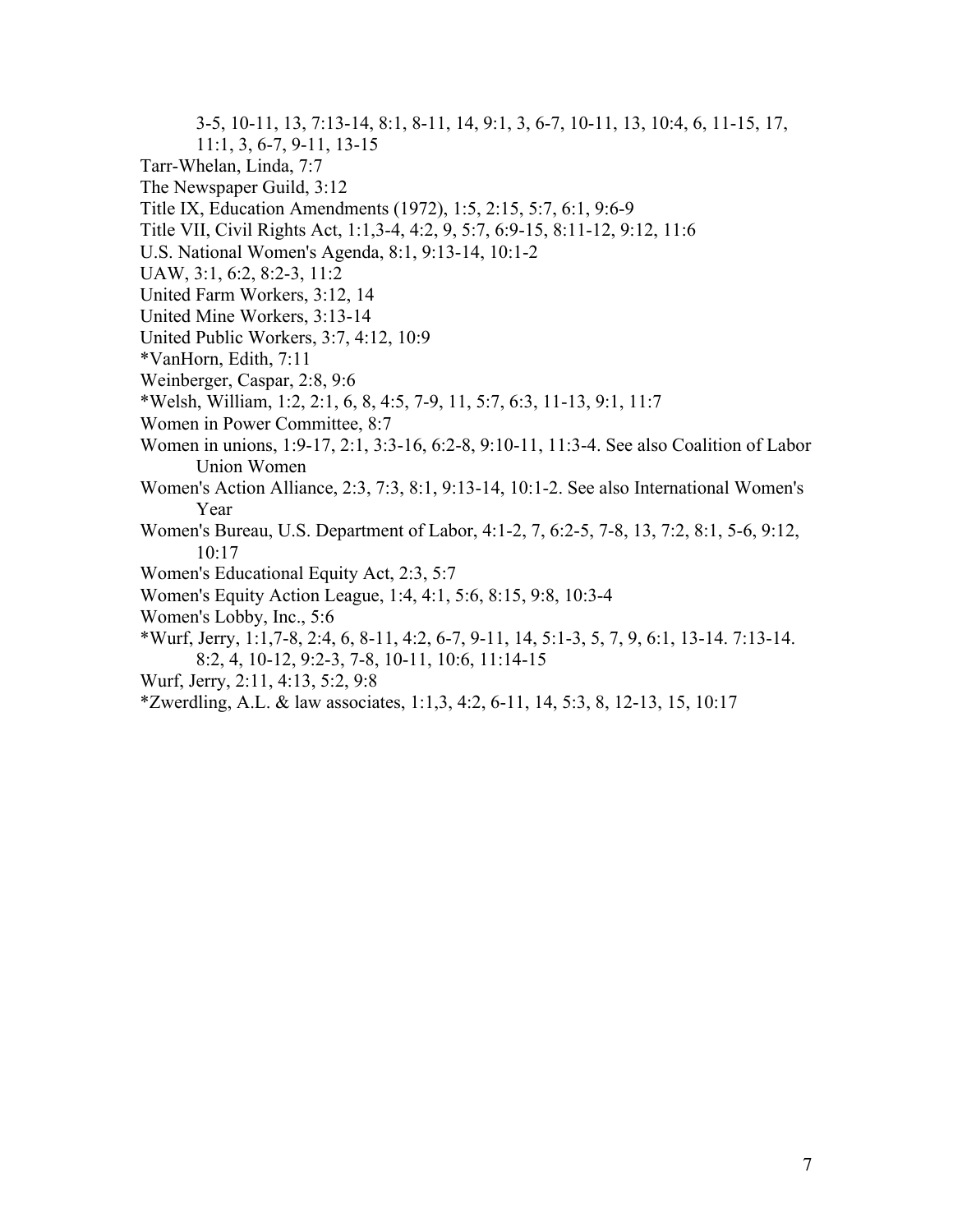# **AFSCME Program Development Department Records, Part II**  11 linear feet (11 SB) 1964-1976, bulk 1973-1975

Walter P. Reuther Library, Wayne State University, Detroit, MI

Finding aid written by Kara Gentile on August 31, 2011. Edited by Johanna Russ on October 4, 2011.

#### **Accession Number**: LR002203

| Creator:                 | <b>AFSCME Program Development Department</b>                                                                                                                                                                                                                                                                                                                                                                                                                                                     |
|--------------------------|--------------------------------------------------------------------------------------------------------------------------------------------------------------------------------------------------------------------------------------------------------------------------------------------------------------------------------------------------------------------------------------------------------------------------------------------------------------------------------------------------|
| <b>Acquisition:</b>      | The AFSCME Program Development Department Records were<br>first deposited at the Reuther Library in 1976. Subsequent deposits<br>were made until 1981.                                                                                                                                                                                                                                                                                                                                           |
| Language:                | Material entirely in English.                                                                                                                                                                                                                                                                                                                                                                                                                                                                    |
| Access:                  | Collection is open for research.                                                                                                                                                                                                                                                                                                                                                                                                                                                                 |
| Use:                     | Refer to the Walter P. Reuther Library Rules for Use of Archival<br>Materials. Restrictions: Researchers may encounter records of<br>a sensitive nature - personnel files, case records and those<br>involving investigations, legal and other private matters.<br>Privacy laws and restrictions imposed by the Library prohibit<br>the use of names and other personal information which might<br>identify an individual, except with written permission from the<br>Director and/or the donor. |
| <b>Notes:</b>            | Citation style: "AFSCME Program Development Department<br>Records, Box [#], Folder [#], Archives of Labor and Urban Affairs,<br>Wayne State University"                                                                                                                                                                                                                                                                                                                                          |
| <b>Related Material:</b> | Most of the AFSCME collections at the Reuther Library have<br>material related to the Program Development Department Records.<br>Most closely related are the AFSCME Women's Department<br>Records and the AFSCME Public Policy Analysis Department<br>Records.                                                                                                                                                                                                                                  |

**PLEASE NOTE: Material in this collection has been arranged by series ONLY. Folders are not arranged within each series – we have provided an inventory based on their original order. Subjects may be dispersed throughout several boxes within any given series.**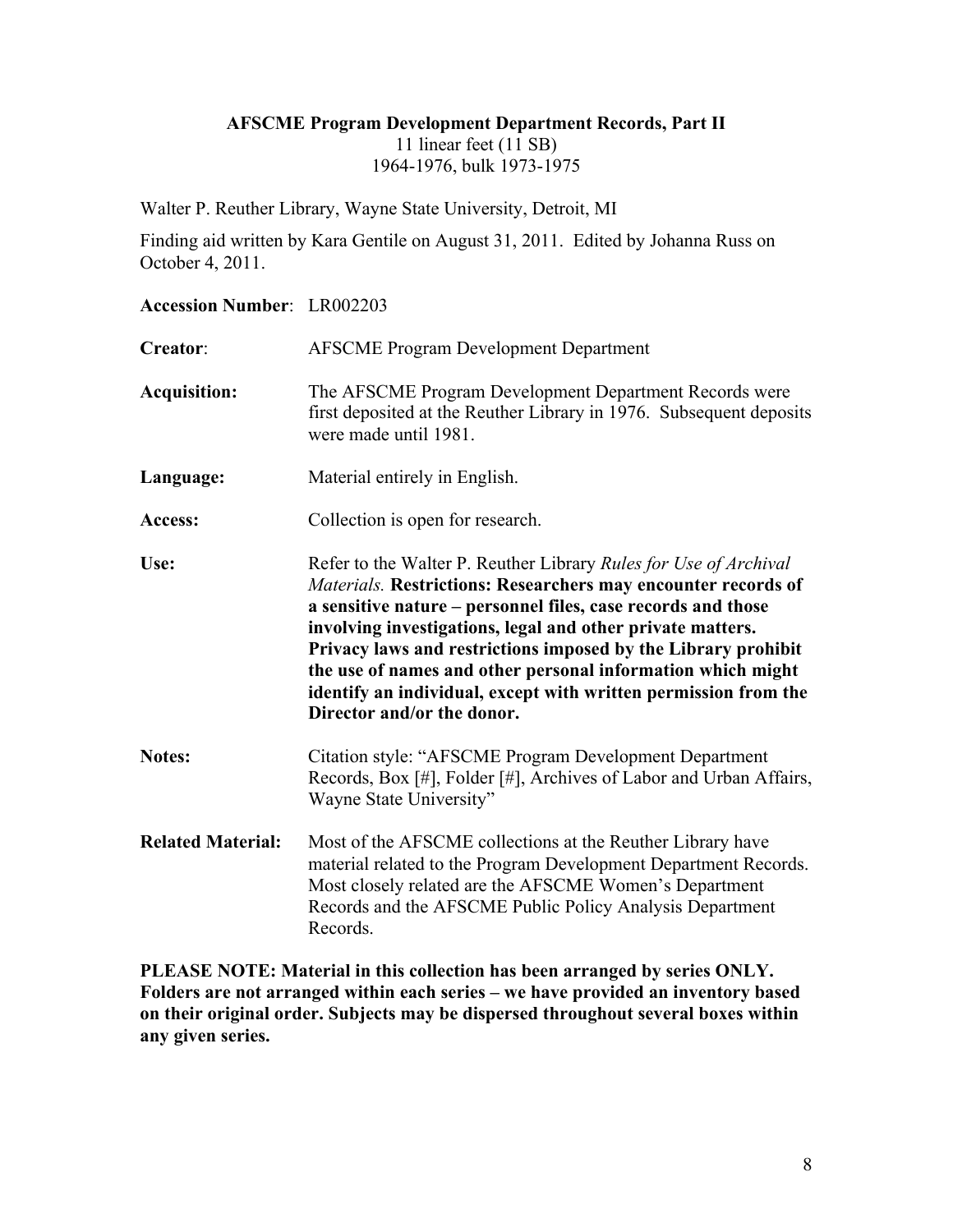#### **Abstract**

The AFSCME Program Development Department was created in January of 1973 to deal with matters such as health care, the deinstitutionalization of the mentally ill, employee protections, career development, and sex discrimination. It was funded by federal grant money until 1975 when the funds ran out, the department was disbanded, and its several functions were taken over by other AFSCME departments. The AFSCME Public Policy Analysis Department became responsible for the deinstitutionalization issue, and the career development aspect of Program Development was covered by the AFSCME Research Department. Career Development, Inc. was created in 1979 as AFSCME's nonprofit entity to apply for federal grant money. Beginning in the late 1990s, this grant organization changed names to AETI (AFSCME Education and Training Institute). The work done by the Program Development Department on sex discrimination was taken over by a succession of AFSCME departments devoted to women's issues.

The records in Part II of this collection contain the administrative records of the Program Development Department head and staff. A large portion of Part II is devoted to subject files, which illustrate the broad scope of the Department's focus. Part II also contains records pertaining to the Department's efforts to prevent the decentralization of mental health institutions and to protect the employees that worked in those facilities. Files on other health care related issues are also included in Part II. A few files related to Women's Issues that were missed when processing Part I also appear.

#### **Important Subjects:**

Affirmative action programs Civil rights Collective bargaining Deinstitutionalization Health care Mental health services—Legislation Labor unions—Organizing Psychiatric nurses Psychological tests Public health administration—Decentralization Social workers

#### **Important Names:**

Conway, Jack Perlman, Nancy D. Rogin, Larry Tarr-Whelan, Linda Woodruff, Judy Wurf, Jerry, 1919-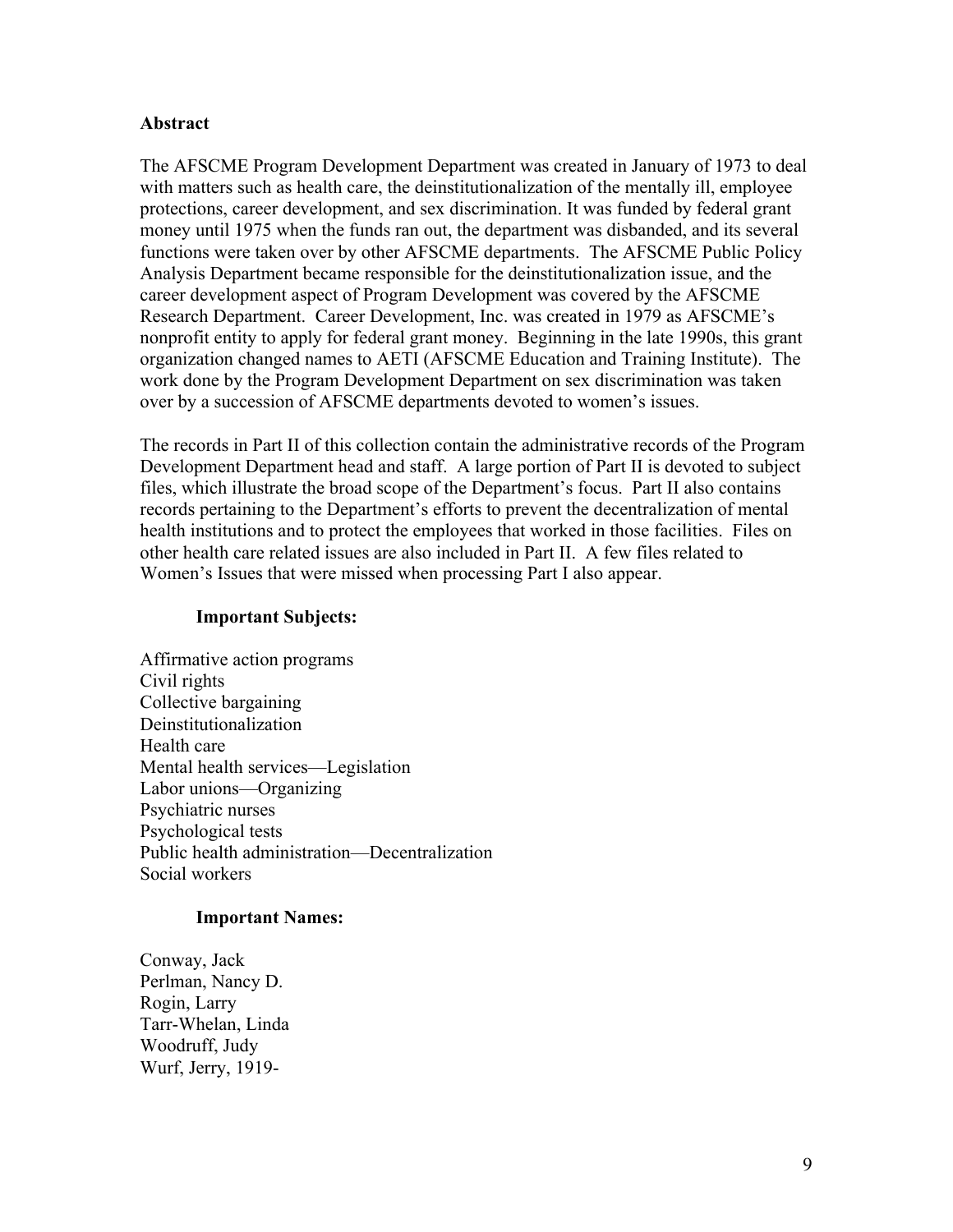## **Arrangement**

The collection is arranged into nine series.

Folders in each series are simply listed by their location within each box. They are not arranged, so any given subject may be dispersed throughout several boxes within each series.

| <b>Series II:</b>   | Program Development Department Files, 1973-1976 (Box 12) |
|---------------------|----------------------------------------------------------|
| <b>Series III:</b>  | AFSCME Department Files, 1973-1975 (Box 12-13)           |
| <b>Series IV:</b>   | Subject Files, 1973-1975 (Box 13-14)                     |
| <b>Series V:</b>    | Chronological Correspondence Files, 1973-1975 (Box 14)   |
| <b>Series VI:</b>   | Healthcare Issues, 1969-1975 (Box 15-17)                 |
| <b>Series VII:</b>  | Regional Health Institutes, 1968-1974 (Box 17-20)        |
| <b>Series VIII:</b> | Affiliated Organizations, 1969-1973 (Box 20-22)          |
| <b>Series IX:</b>   | Women's Issues, 1964-1973 (Box 22)                       |

## **Series II, Program Development Department Files**

## **Box 12**

- 1. Budget, 1975-1976
- 2. Correspondence, 1975
- 3. Correspondence, 1974
- 4. Correspondence, 1973
- 5. Invitations, 1975
- 6. Invitations, 1974
- 7. Invitations, 1973
- 8 Personnel, 1975
- 9. Personnel, 1974
- 10. Sample Kits, 1975
- 11. Sample Kits, 1974
- 12. Sample Kits, 1973
- 13. Resolutions, 1975
- 14. Resolutions, 1974
- 15. Resolutions, 1973
- 16. Speeches, 1975
- 17. Linda Tarr's Schedule, 1975
- 18. Memorandums, 1973 (1 of 3)
- 19. Memorandums, 1973 (2 of 3)
- 20. Memorandums, 1973 (3 of 3)

#### **Series III, AFSCME Department Files Box 12**

- 21. State of the Union, 1974
- 22. President's Speeches, 1973
- 23. Accounting, 1975
- 24. Administrative Services, 1975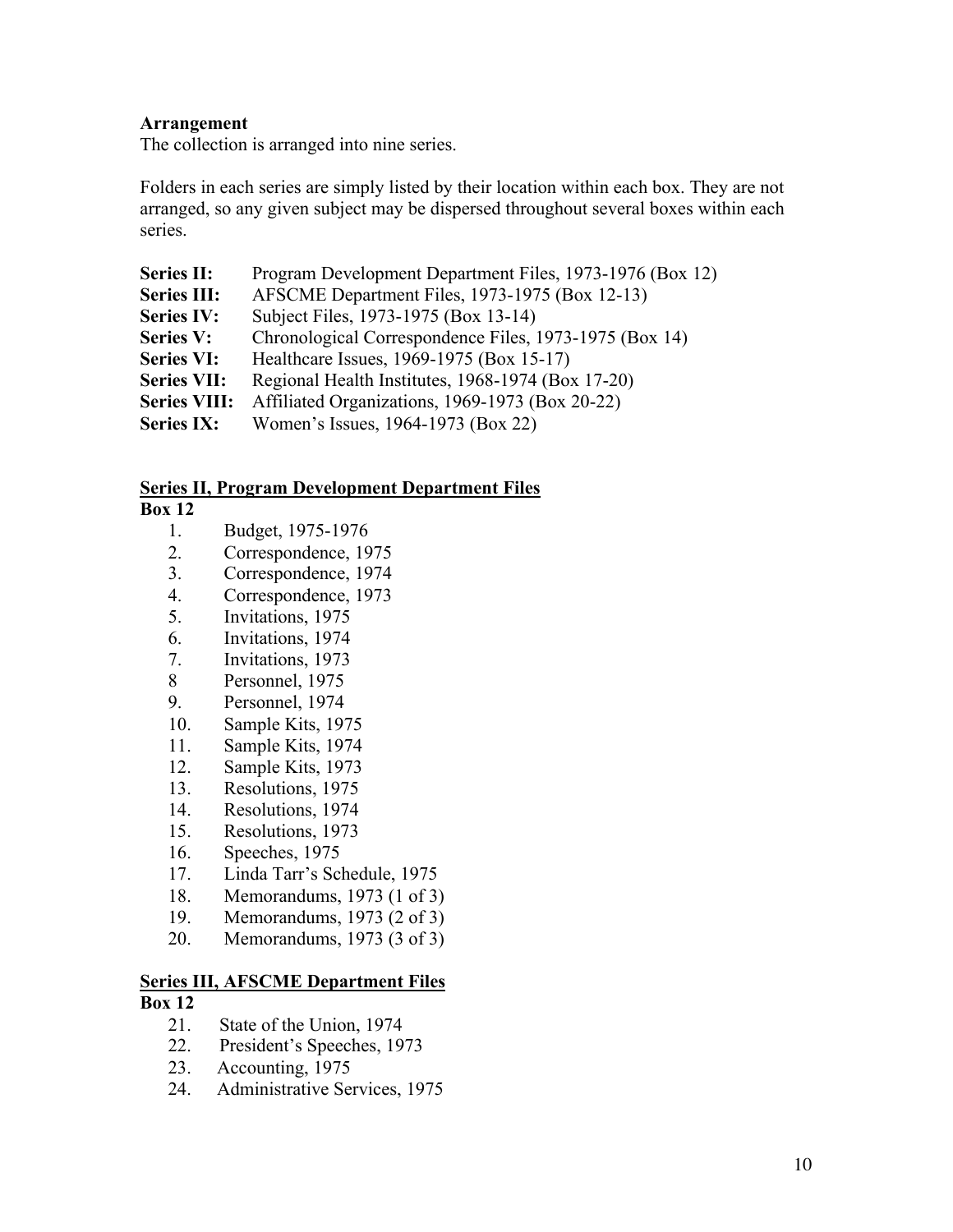- 25. Business Office, 1975
- 26. Business Office, 1974
- 27. Career Development, 1975 (1 of 2)
- 28. Career Development, 1975 (2 of 2)
- 29. Career Development, 1974
- 30. Trip Report, 1975
- 31. Career Development, undated
- 32. Education, 1975
- 33. Education, 1974
- 34. Education, 1973
- 35. Information Center, 1975
- 36. Judicial Panel, 1975
- 37. Legal, 1975
- 38. Legal, 1974
- 39. Legislation/Political Action, 1975
- 40. Legislation/Political Action, 1974
- 41. Legislation/Political Action, 1973
- 42. Mail Room, 1975
- 43. Personnel, 1973
- 44. President's Office, 1974

#### **Series III, AFSCME Department Files**

#### **Box 13**

- 1. Personnel, 1974
- 2. President's Office, 1975
- 3. Jack Conway Memos, 1975
- 4. Jerry Wurf Signed Correspondence, 1975
- 5. Jerry Wurf Signed Correspondence, 1974
- 6. Public Affairs, 1975
- 7. Public Affairs, 1974
- 8. Public Employees, 1975
- 9. Public Employees, 1974
- 10. Research, 1975
- 11. Research, 1974
- 12. Secretary/Treasurer, 1975
- 13. Secretary/Treasurer, 1973

## **Series IV, Subject Files**

- 14. A, 1975
- 15. A, 1974
- 16. Antioch UWM, 1975
- 17. Antioch UWM, 1974
- 18. Antioch, UWM, 1973
- 19. Bargaining, 1975
- 20. Bargaining, 1974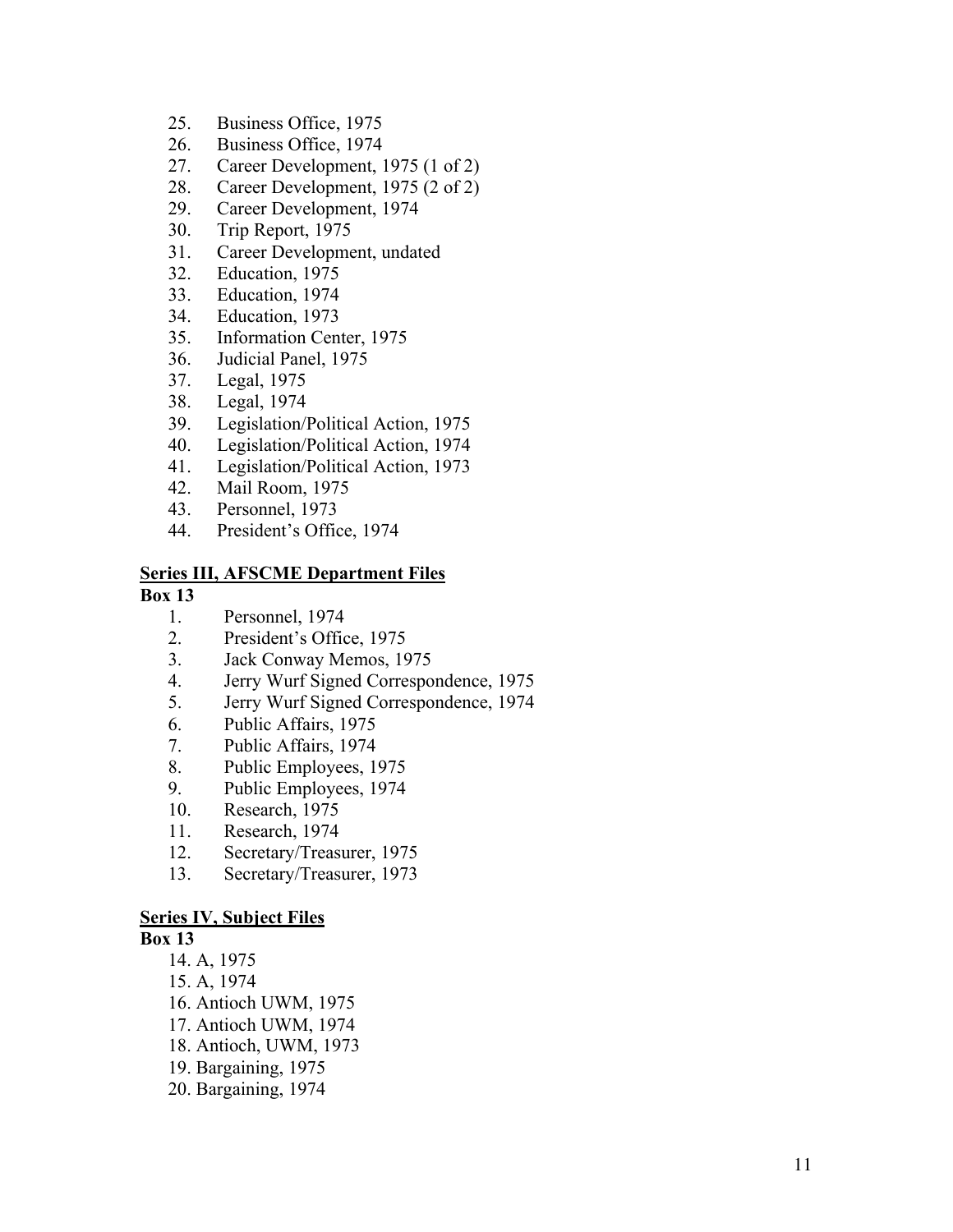21. C, 1975 22. C, 1974 23. C, 1973 24. CAPE, 1975 25. Children and Youth, 1975 (1 of 2) 26. Children and Youth, 1975 (2 of 2) 27. Children and Youth, 1974 28. Civil Rights, 1974 29. Civil Rights, 1973 30. Civil Service, 1975 31. Civil Service, 1974 32. Contracting, 1975 33. Contracting, 1974 34. Contracting, 1973 35. D, 1975 36. D, 1974 37. E, 1974 38. EEOC, 1973 39. Bill of Rights, 1975 40. Bill of Rights, 1974 41. Full Employment, 1975 42. Full Employment, 1974 43. F, 1975 44. F, 1974 45. Fair Labor Standards, 1975 46. Fair Labor Standards, 1974 47. Fair Labor Standards, 1973 48. G, 1975 49. G, 1974 50. H, 1975 51. I, 1975 52. Intergovernmental Personnel Act, 1975 53. Intergovernmental Personnel Act, 1974 54. Intergovernmental Personnel Act, 1973 55. L, 1975 56. Legislation, 1975 57. Legislation, 1974 (1 of 2)

## **Series IV, Subject Files**

- 1. Legislation, 1974 (2 of 2)
- 2. Legislation, 1973
- 3. M, 1975
- 4. M, 1974
- 5. M, 1973
- 6. N, 1975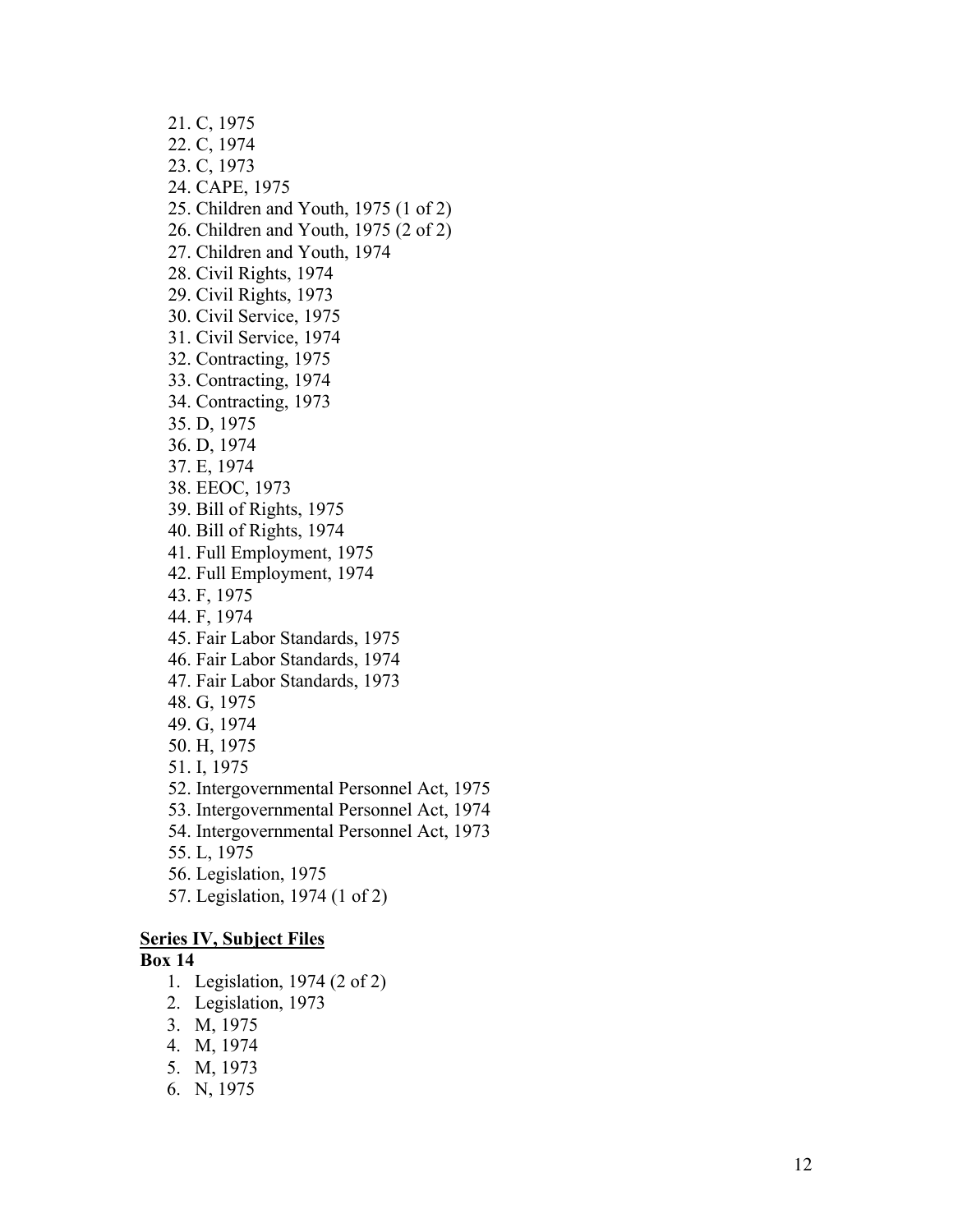7. O, 1975 8. O, 1974 9. O, 1973 10. P, 1975 11. Psychological Testing, 1975 12. Psychological Testing, 1974 13. S, 1975 14. S, 1974 15. Social Workers, 1975 16. Social Workers, 1974 17. Social Workers, 1973 18. U, 1974 19. U, 1973 20. W, 1974

#### **Series V, Chronological Correspondence Files Box 14**

21. January Correspondence, 1974 22. January Memos, 1974 23. February, 1974 24. March, 1974 25. April, 1974 26. May, 1974 27. June, 1974 28. July, 1974 29. August, 1974 30. September, 1974 31. October, 1974 32. November, 1974 33. December, 1974 34. January, 1975 35. February, 1975 36. March. 1975 37. April, 1975 38. May, 1975 39. June, 1975 40. July, 1975 41. August, 1975 42. September, 1975 (1 of 2) 43. September, 1975 (2 of 2) 44. January, 1973 45. February, 1973 46. March, 1973 47. April, 1973 48. May, 1973 49. June, 1973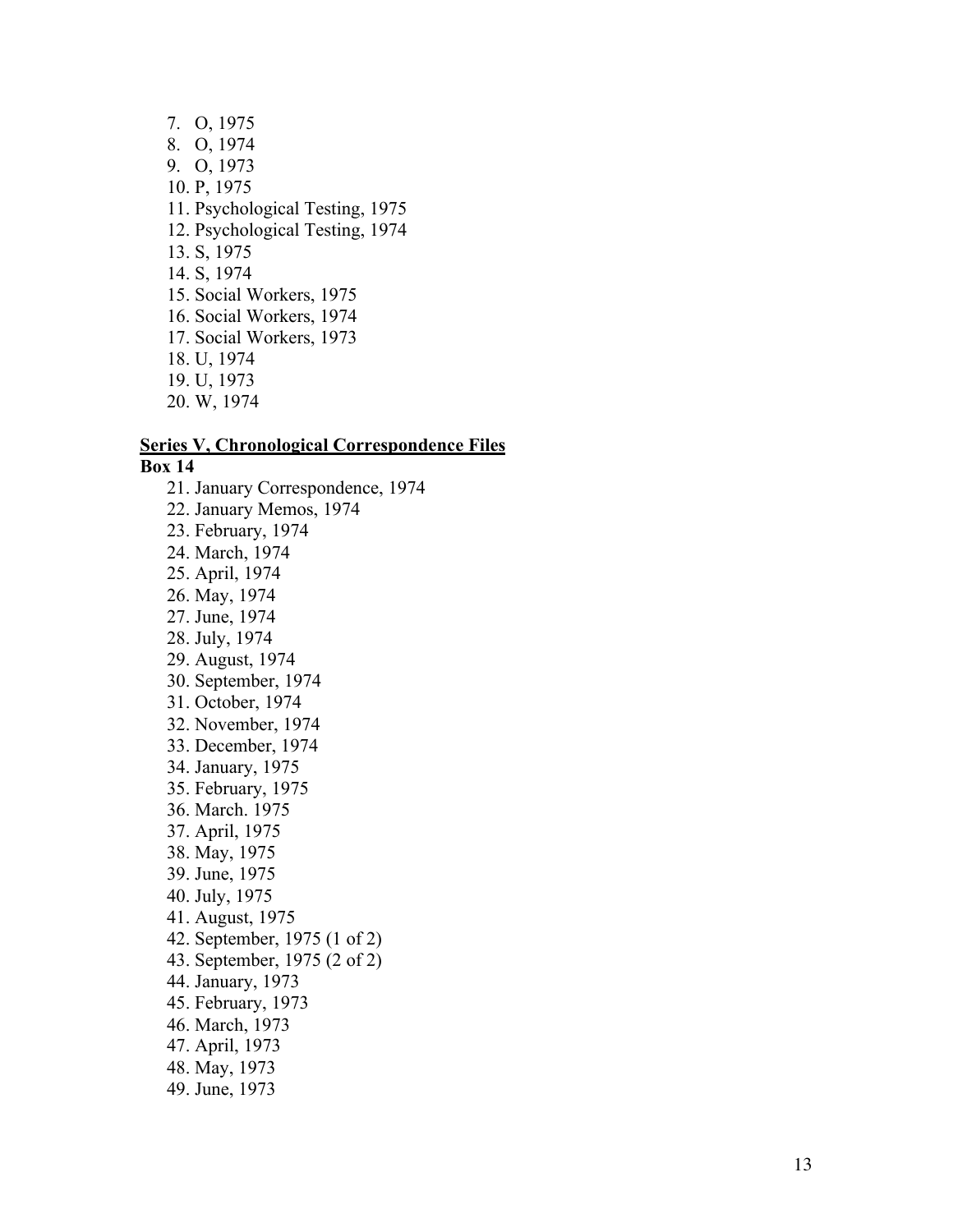- 50. July, 1973 51. August, 1973
- 52. September, 1973
- 53. October, 1973
- 54. November, 1973
- 55. December, 1973

# **Series VI, Healthcare Issues**

# **Box 15**

- 1. Campaign Labor Committee, 1972
- 2. Reorganization of Mental Health, 1972-1973 (1 of 2)
- 3. Reorganization of Mental Health, 1972-1973 (2 of 2)
- 4. Council 67 Convention, 1973
- 5. Old Health Care Conference Prep, 1973
- 6. Health Conference, 1973 (1 of 3)
- 7. Health Conference, 1973 (2 of 3)
- 8. Health Conference, 1973 (3 of 3)
- 9. Health Institute Larry Rogin Planning, 1973
- 10. Organizing, 1972
- 11. Health Legislation, 1972
- 12. AFSCME Resolutions, 1972
- 13. Fact Sheet, 1971-1973
- 14. Decentralization Manual, 1975 (1 of 2)
- 15. Decentralization Manual, 1975 (2 of 2)
- 16. Economic Crisis, 1975 (1 of 2)
- 17. Economic Crisis, 1975 (2 of 2)
- 18. Publicity, Undated
- 19. Final Report, 1975 (1 of 2)
- 20. Final Report, 1975 (2 of 2)
- 21. Final Report, 1971
- 22. Final Report, 1970
- 23. Campaign Material, 1972
- 24. Conference Mexico, 1972
- 25. Organizing RNs, 1972-1973
- 26. Organizing Hospitals, Undated
- 27. Organizing Hospitals, 1972-1973 (1 of 2)
- 28. Organizing Hospitals, 1972-1973 (2 of 2)

# **Series VI, Healthcare Issues**

- 1. Nursing Homes, Undated
- 2. Mobile Health Screening, 1972
- 3. Correspondence, 1973
- 4. Health Education Welfare, 1972-1973
- 5. Prison Health Reform, 1973
- 6. Health Maintenance Organizations, 1972-1973 (1 of 3)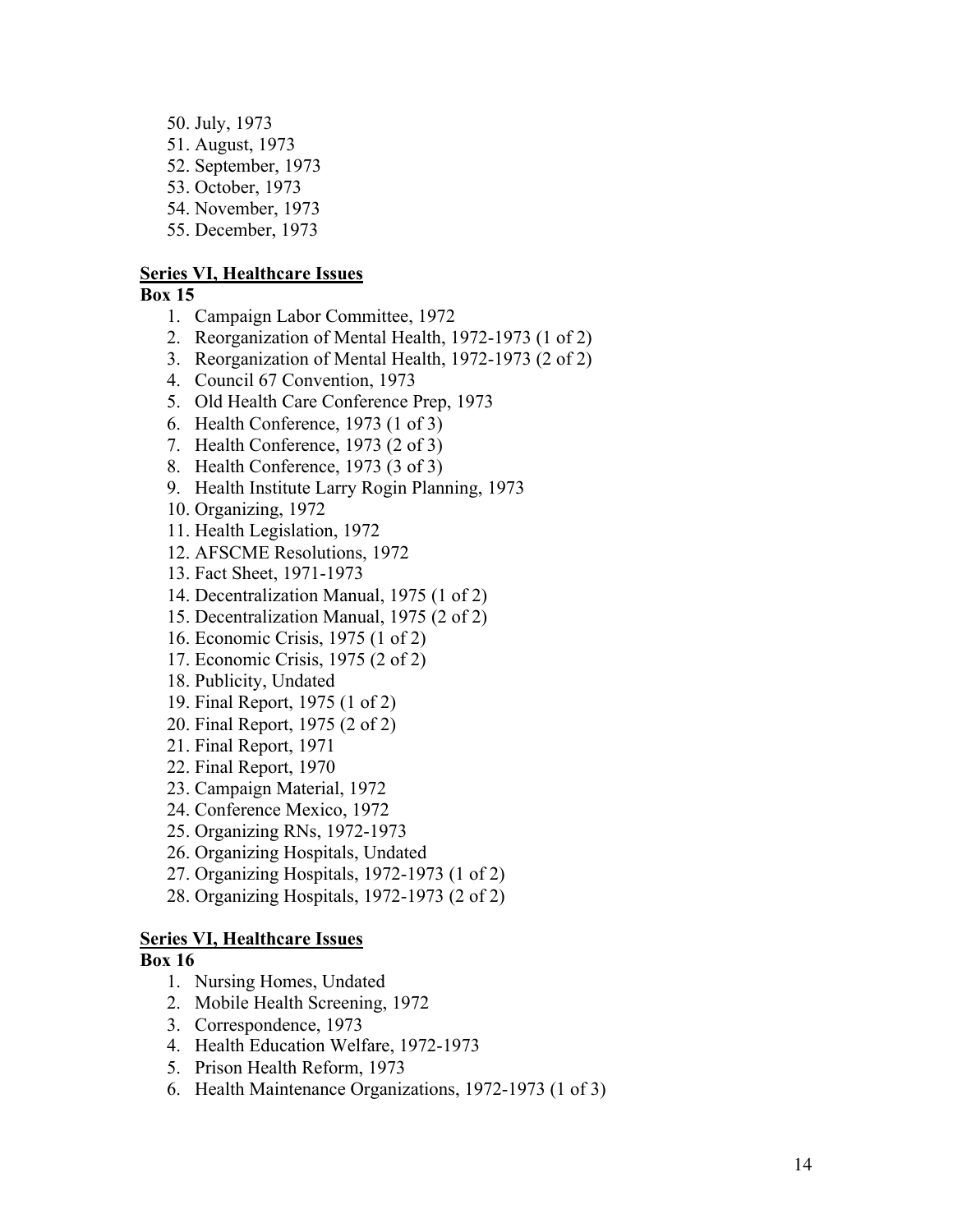- 7. Health Maintenance Organizations, 1972-1973 (2 of 3)
- 8. Health Maintenance Organizations, 1972-1973 (3 of 3)
- 9. Regarding Sanitation, 1973
- 10. Career Ladder, 1968-1970
- 11. Career Development, Undated (1 of 3)
- 12. Career Development, Undated (2 of 3)
- 13. Career Development, Undated (3 of 3)
- 14. Health Care Crisis, Undated
- 15. Health Law, Undated

## **Series VI, Healthcare Issues**

## **Box 17**

- 1. Resolutions, Undated
- 2. Career Development, 1969-1973
- 3. Conference, 1973
- 4. Health Political Action, 1971-1972
- 5. Health PAC Bulletin, 1972
- 6. Hospital Wage Rates, 1972-1973
- 7. Mental Health, 1973 (1 of 2)
- 8. Mental Health, 1973 (2 of 2)

## **Series VII, Regional Health Institutes**

#### **Box 17**

- 9. Health Institute Questionnaires, 1973 10.Ohio, 1973 11.Pennsylvania, 1974 (1 of 2) 12.Pennsylvania, 1974 (2 of 2) 13.Massachusetts, 1974
- 14.Wisconsin, 1973
- 15.Minnesota, 1973
- 16.New York, 1974
- 17.Michigan, 1974

# **Series VII, Regional Health Institutes**

- 1. Louisiana, 1974
- 2. Illinois, 1973
- 3. Indiana, 1974
- 4. Maryland, 1973-1974
- 5. Hawaii, 1974
- 6. General, 1974
- 7. General, Undated (1 of 2)
- 8. General, Undated (2 of 2)
- 9. Health Insurance Welfare Pennsylvania, Undated (1 of 3)
- 10.Health Insurance Welfare Pennsylvania, Undated (2 of 3)
- 11.Health Insurance Welfare Pennsylvania, Undated (3 of 3)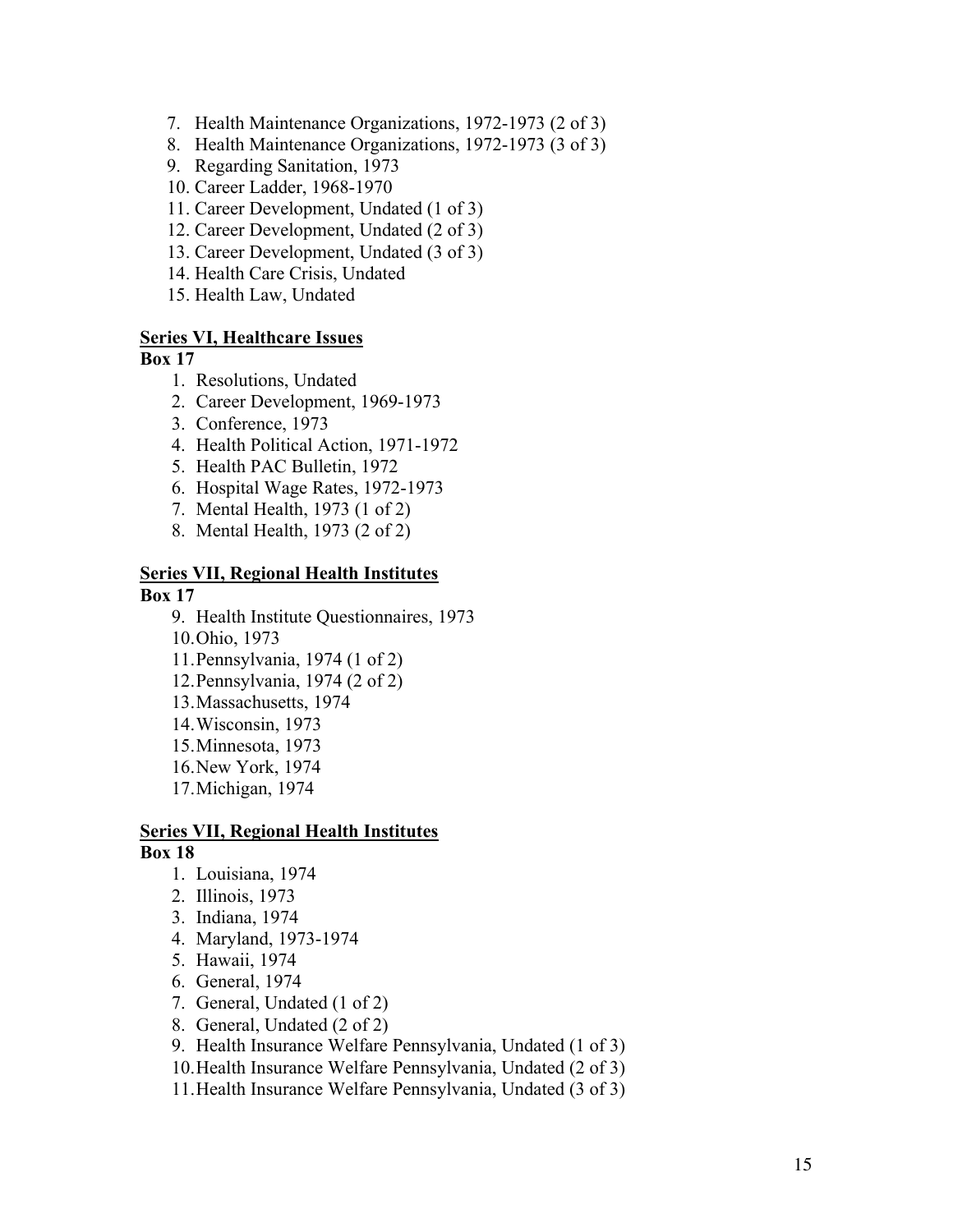12.Harvard Business, 1973 13.Burton Hospitals, 1972-1973 14.Maryland Refunding, 1970 15.USSR Healthcare, 1971 16.Licensure Maryland, 1968-1973 (1 of 2) 17.Licensure Maryland, 1968-1973 (2 of 2)

## **Series VII, Regional Health Institutes**

## **Box 19**

1.Decentralization Washington, 1973

- 2.Decentralization Michigan, 1974
- 3.Decentralization Maryland, 1973
- 4.Decentralization Wisconsin, 1973 (1 of 3)
- 5.Decentralization Wisconsin, 1973 (2 of 3)
- 6.Decentralization Wisconsin, 1973 (3 of 3)
- 7.Decentralization Illinois, 1973 (1 of 3)
- 8.Decentralization Illinois, 1973 (2 of 3)
- 9.Decentralization Illinois, 1973 (3 of 3)
- 10. Decentralization Florida, 1973 (1 of 2)
- 11. Decentralization Florida, 1973 (2 of 2)
- 12. Decentralization Connecticut, 1973
- 13. Decentralization Virgin Islands, 1973
- 14. Conference, 1973
- 15. Decentralization Maine, 1973
- 16. Decentralization South Dakota, 1973
- 17. Decentralization Massachusetts, 1973 (1 of 4)
- 18. Decentralization Massachusetts, 1973 (2 of 4)
- 19. Decentralization Massachusetts, 1973 (3 of 4)

# **Series VII, Regional Health Institutes**

## **Box 20**

1.Decentralization Massachusetts, 1973 (4 of 4)

# **Series VIII, Affiliated Organizations**

- 2.Nell Sandridge, 1973 (1 of 2)
- 3.Nell Sandridge, 1973 (2 of 2)
- 4.Committee for National Health Insurance, 1972-1973 (1 of 2)
- 5.Committee for National Health Insurance, 1972-1973 (2 of 2)
- 6.American Nurses Association, 1969-1973
- 7.Advisory Committee Nurses Aids in Nursing, 1972
- 8.American Medical Association, Undated
- 9.Nurses Aids in Nursing Homes, 1973
- 10. American Public Health Association AOG, 1972 (1 of 2)
- 11. American Public Health Association AOG, 1972 (2 of 2)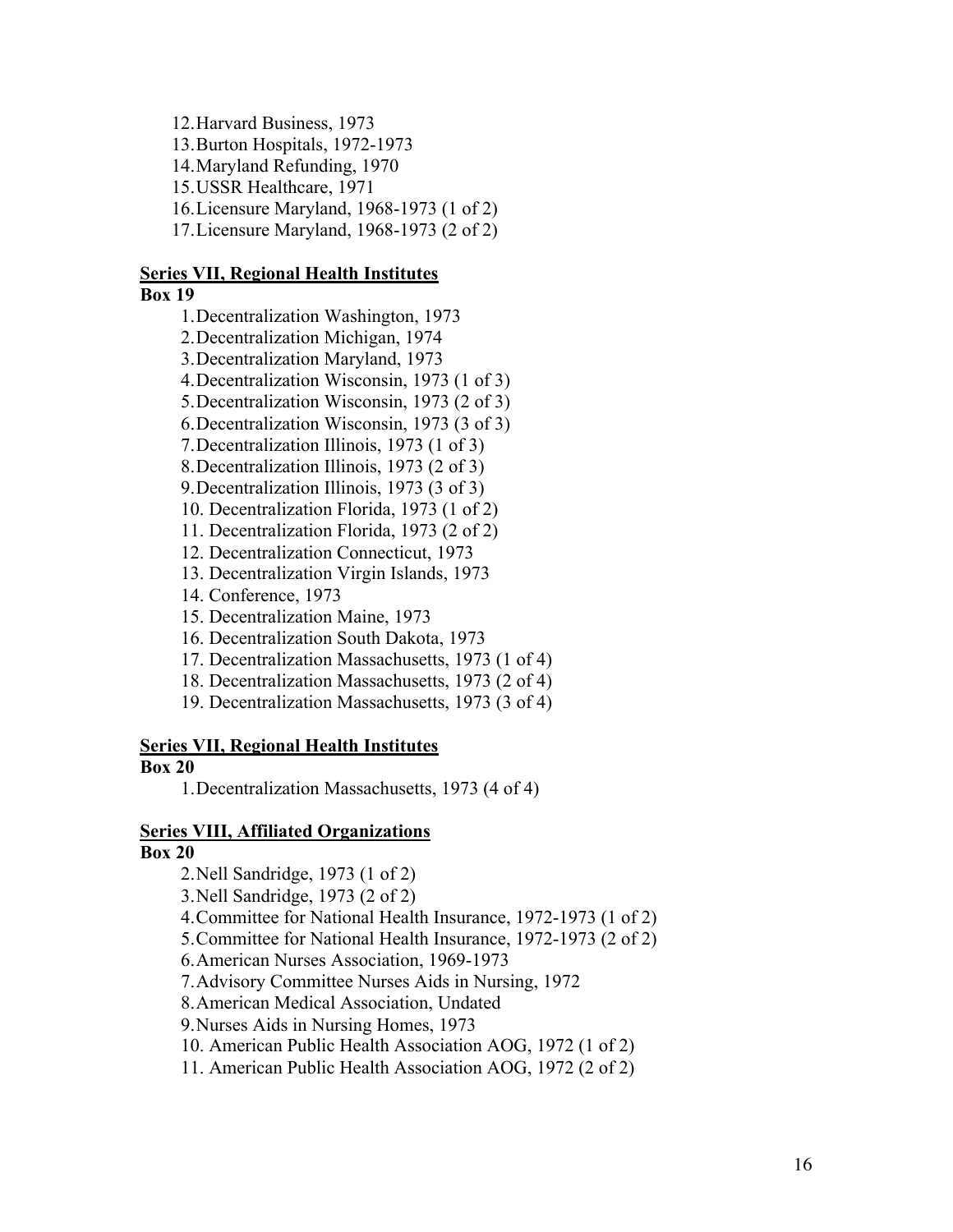## **Series VIII, Affiliated Organizations**

## **Box 21**

1.American Public Health Association Boston Conference, 1973

2.LPN Program Conference Boston, 1969

3.American Public Health Association Boston Committee, 1973

4.Committee for National Health Insurance Chiropractor Coverage, 1971-1972

5.Committee for National Health Insurance Executive Board, Undated

6.Board of Higher Education Boston, 1973

7.Committee for National Health Insurance General 1973

8.AFL-CIO, 1972-1973

9.California Licensed Technician, 1969

10. Cleveland LPN Program, Undated

- 11. Maryland LPN-RN Proposal, 1970
- 12. Massachusetts New Professional, 1973

13. Nursing Home Professionals, 1972

14. American Health Foundation, 1973

15. Cambridge Research Institute, Undated

16. Citizens for the Treatment of High Blood Pressure, 1973

17. Humanic Design Corps, Undated

18. Nurses for Political Action Incorporated, 1972

19. Urban Coalition Maryland Health Consortium, 1972

20. University of Southern California, 1973

21. Bureau of Labor and Statistics, 1972

22. CLUW, 1973

23. Committee for National Health Insurance Health Security Act, 1972

24. Committee for National Health Insurance Health Security Act, 1971

25. AFSCME Members on Health Board, 1973

26. Georgetown HMO Quality, 1973

27. DC Nurses Association, 1971

28. Columbia University, 1973

- 29. Day Care, Undated
- 30. Health Trust, 1973
- 31. Health regulation-Sterilization, 1973
- 32. Maryland Health maintenance Committee, 1972-1973 (1 of 2)
- 33. Maryland Health maintenance Committee, 1972-1973 (2 of 2)
- 34. Civil Service Commission, 1969
- 35. Walter Brown Report, 1972-1973 (1 of 2)
- 36. Walter Brown Report, 1972-1973 (2 of 2)

## **Series VIII, Affiliated Organizations**

- 1.Cost of Living Council, 1973-1974 (1 of 2)
- 2.Cost of Living Council, 1973-1974 (1 of 2)
- 3.Committee for National Health Insurance Maryland Committee, 1972-1973 (1 of